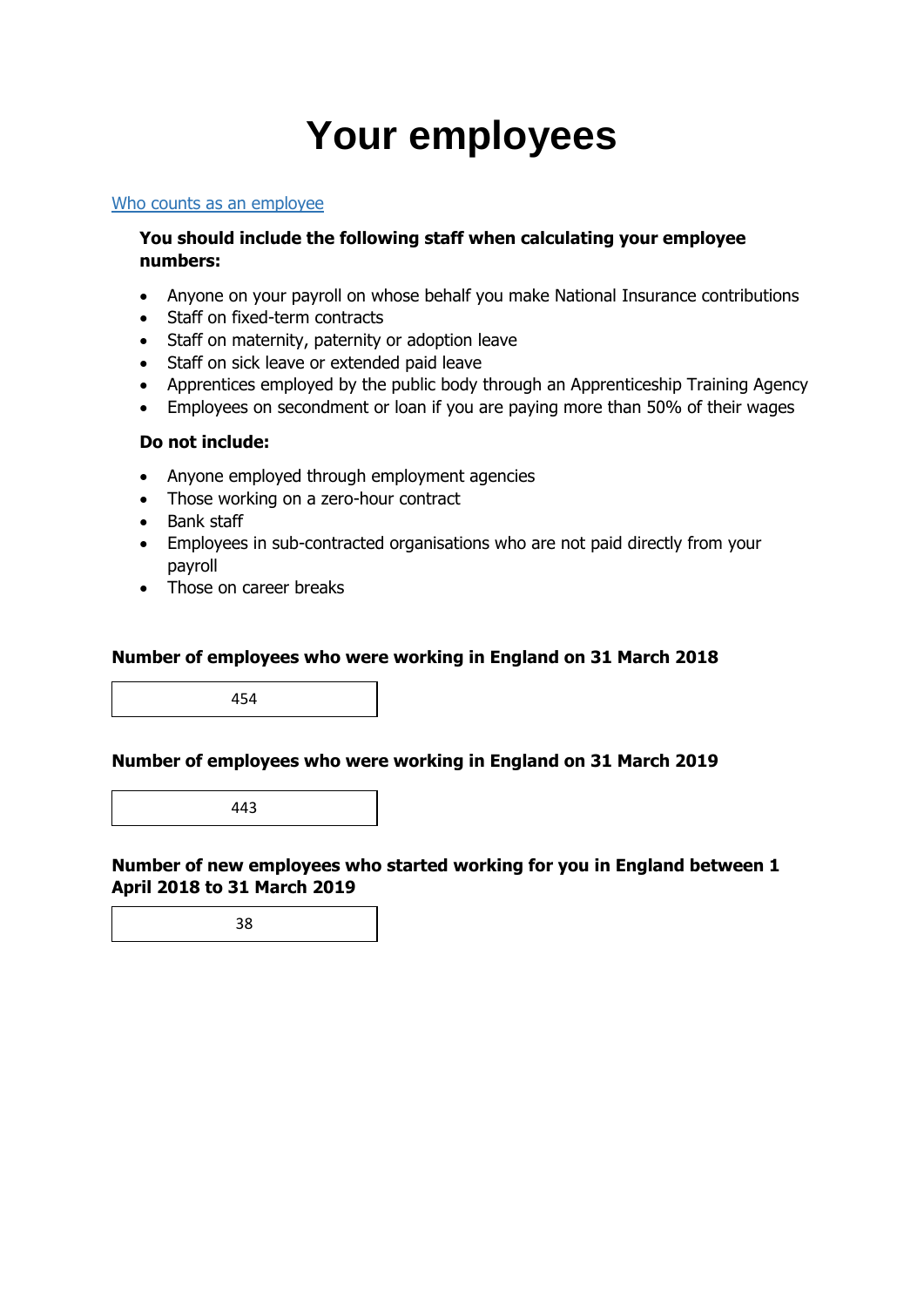# **Your apprentices**

Who counts as an apprentice

### **You should include the following staff when calculating your apprentice numbers:**

• Anyone doing an approved English apprenticeship framework or standard with an apprenticeship agreement in place

#### **Number of apprentices who were working in England on 31 March 2018**

37

### **Number of apprentices who were working in England on 31 March 2019**

45

## **Number of new apprentices in England whose apprenticeship agreements started in between 1 April 2018 to 31 March 2019**

**This includes both new hires and existing employees who started an apprenticeship**

42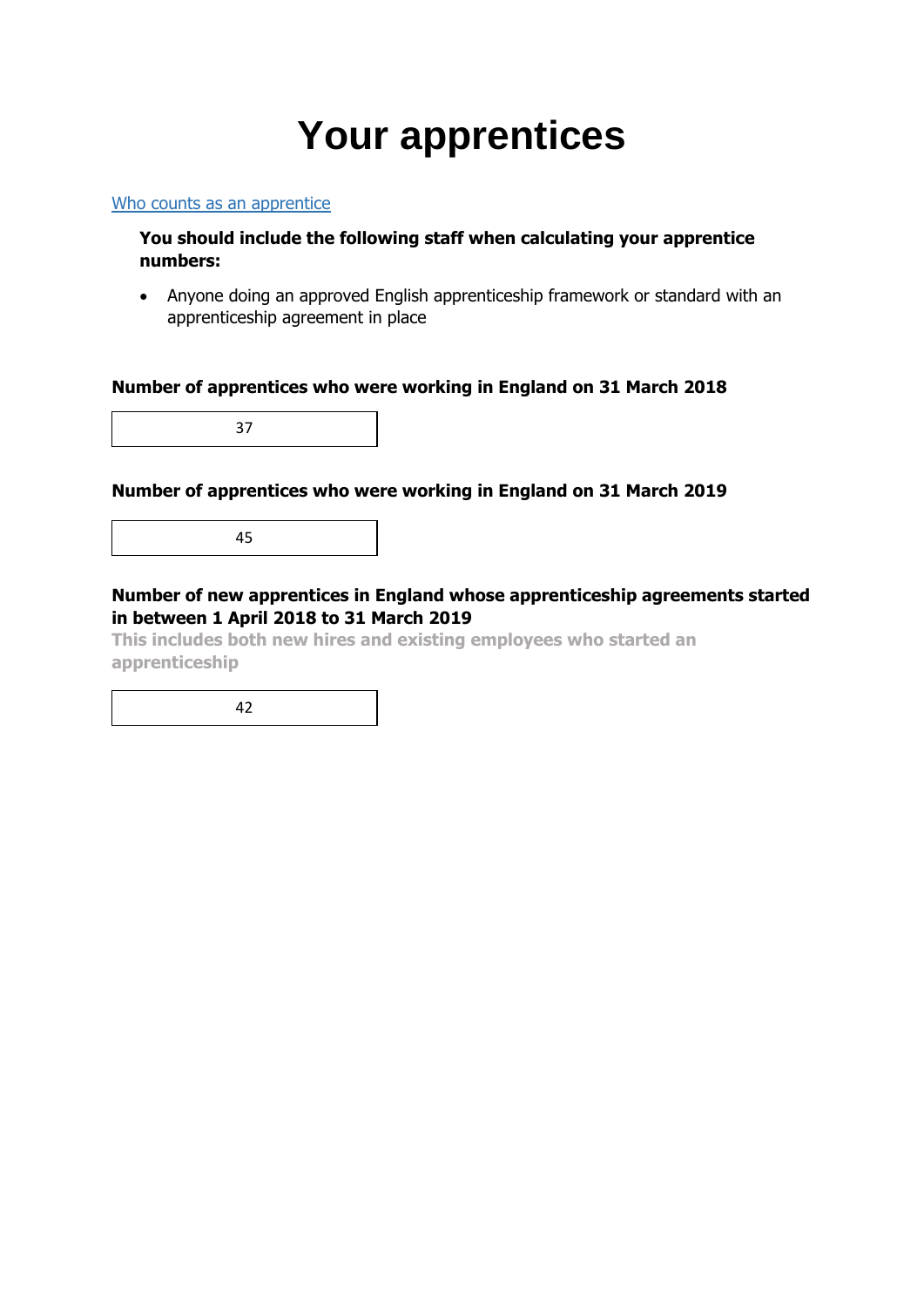# **Your full-time equivalents (optional)**

### How to calculate your full-time equivalent numbers

Firstly, work out the number of weekly hours each part-time employee is contracted to work divided t by your organisation's standard full-time working week. For example, 10 hours divided by 37 hours equated to 0.27 full-time equivalents.

Then add your full-time employee numbers to come up with a total number of full-time equivalents. Round your total to the nearest whole number.

### **Number of full-time equivalents (optional)**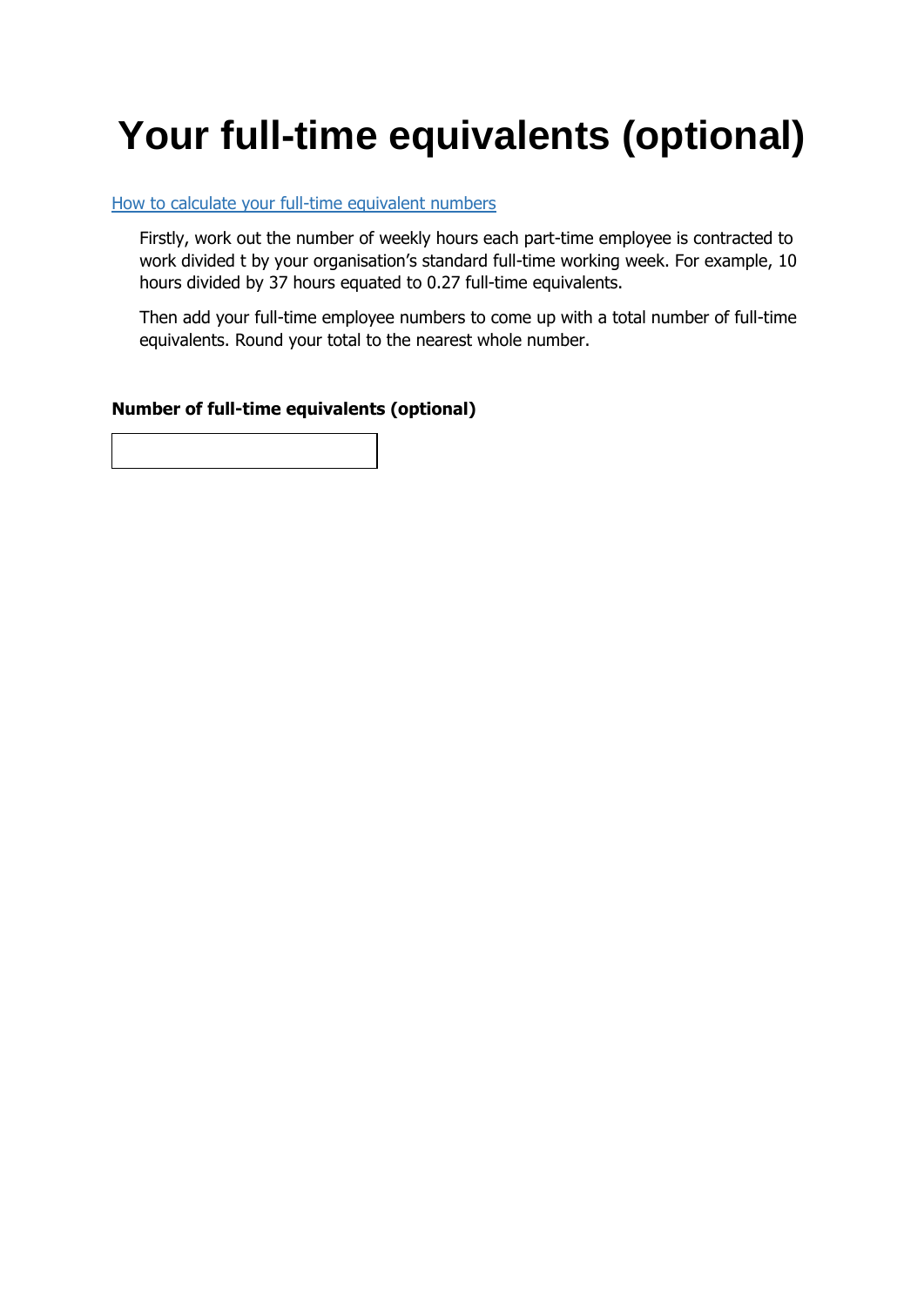# **Outline any actions you have taken to help you progress towards meeting the public sector target**

#### 250 words

The Authority supports the Government's Workforce Reform agenda through early (pre-levy) employment of apprentices as part of our own strategic workforce reform. Apprentice firefighters are being recruited on to the Operational Firefighter trailblazer standard and support services apprentices predominantly through the Business and Administration framework.

Twelve members of the current workforce were enrolled onto apprenticeships at various levels during this reporting period, to develop their professional leadership skills and as part of the Authority's strategy for the retention and upskilling of existing staff and to develop future leaders. This also helps to profile, embed and mentor apprenticeship programmes within the organisation.

An Apprenticeship lead sits on the National Fire Chiefs Council (NFCC) for apprenticeships to promote apprenticeships both within our organisation and for the sector. Various staff have supported the development of apprenticeship standards with their area of competence.

The Authority continues its pledge to the Apprenticeship Diversity Champions Network (ADCN). Information, guidance and resources from this network is being used in the attraction, engagement and recruitment of apprentices.

Various apprentices have volunteered to work with external bodies i.e. The Young Apprentice Ambassador Network and the Institute of Apprentices and Technical Education, This allows them to promote apprenticeships both locally and nationally, through seminars and also social media.

The Authority has also had representation at the WorldSkillsUK live at the NEC and the National Apprenticeship show at the MK Arena, so enabling ourservice to encourage individuals from a vast demographic, and to help shape the future generation.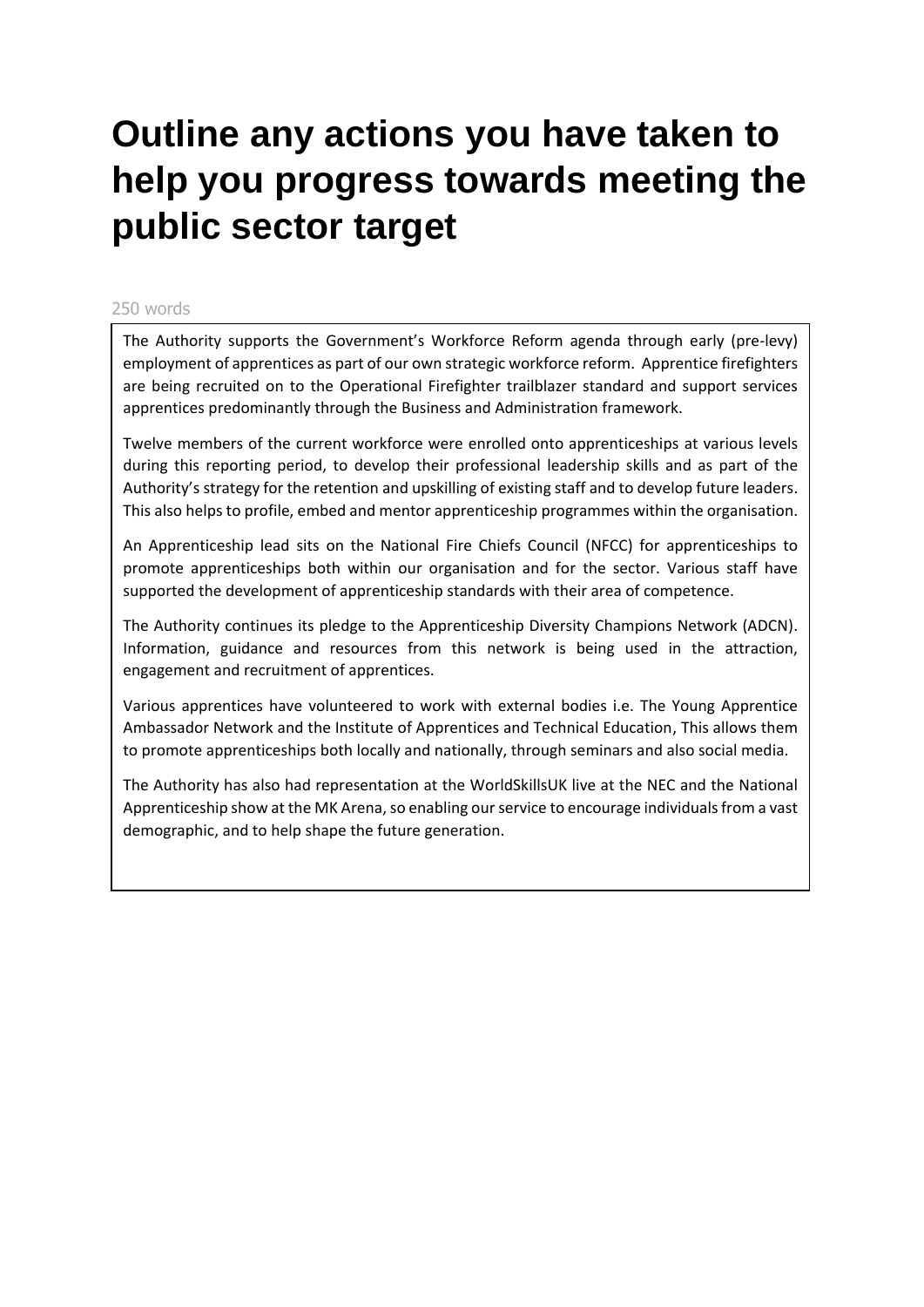# **Tell us about any challenges you have faced in your efforts to meet the target**

Funding bands: The FRS sector accepted lower than required funding bands for the Operational Firefighter, Business Fire Safety Advisor and Community Safety Advisor trailblazer standards, to ensure that these standards were in place for the start of Year 2 of the Apprenticeship Levy. This will be reviewing this after first tranche completed in 2020.

The lack of registered training providers available locally for Business Fire Safety Apprentices and Community Safety Advisors has made us unable to recruit these apprentices.

Having limited involvement from End Point Assessment (EPA) organisations has made it difficult to deliver the firefighter standard to meet this requirements, making it hard to prepare apprentices.

The lack of knowledge from educational providers for the qualification of Level 6 leadership and management apprenticeship and recognising previous fire sector qualifications to enable enrolment.

250 words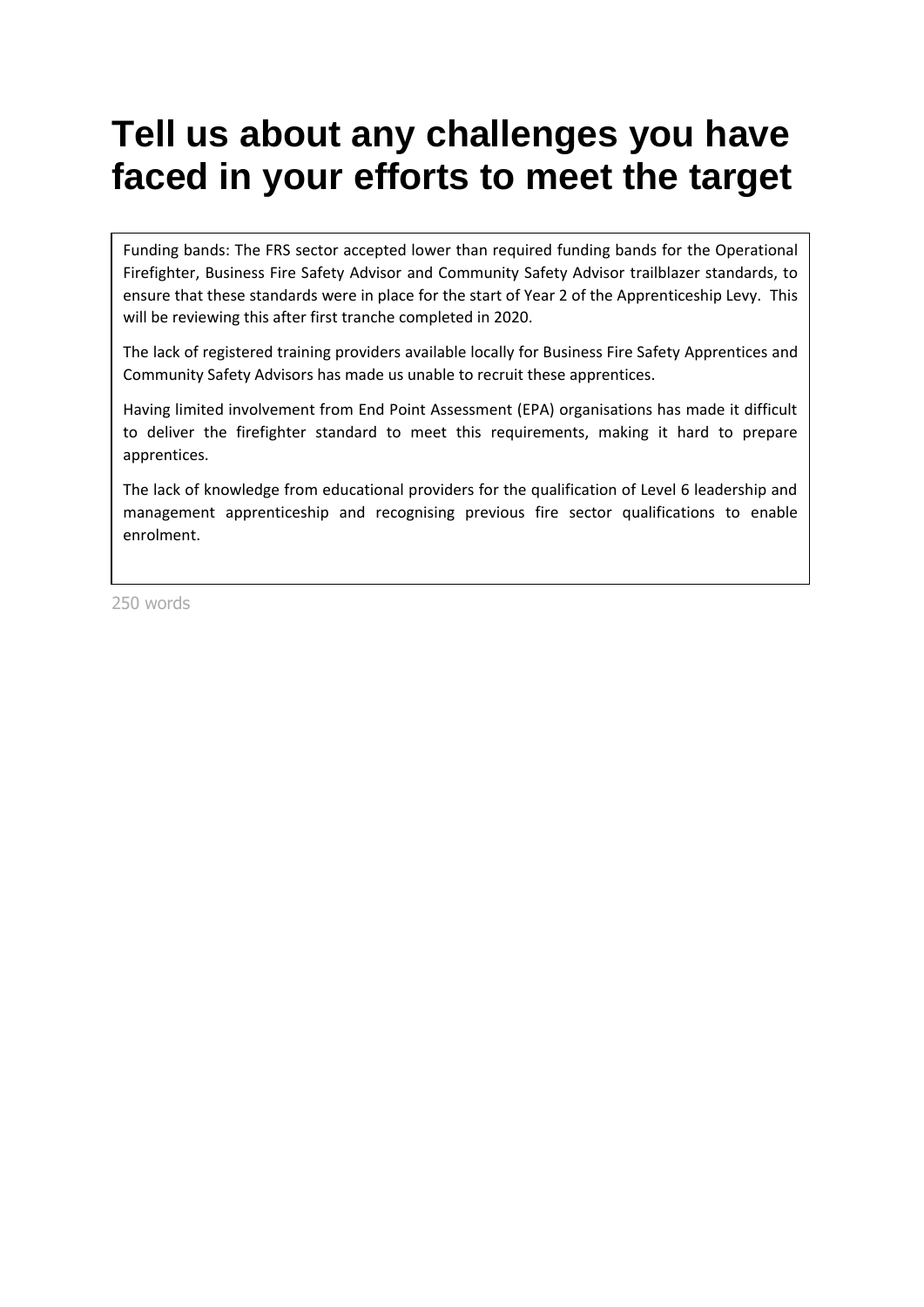# **How are you planning to ensure you meet the target in future?**

Working with other fire and rescue services (FRS) including our Thames Valley partners (Oxfordshire and Royal Berkshire) and partner agencies to establish a procurement framework for the provision of training. A collaborative procurement tender process has already commenced.

Continuing to work with the National Apprenticeship Service (NAS) to identify and progress a range of actions that meet FRS requirements. These include events, workshops, training, and specific guidance and communications to share across the FRSs.

NFCC Workforce Committee has set up an Apprenticeships Board to reinforce profile, and to optimise resources to best support FRSs deliver their plans.

Continuing to work with Emergency Services to deliver joint trailblazers and identify further opportunities for collaboration.

Continuation of the Authority's strategic workforce planning, where apprentices are an integral element of a blended approach to resourcing. This also involves developing career pathways for upskilling existing staff based on the FRS leadership framework.

Continuing to support apprenticeship trailblazers for sector-relevant standards by providing resources and subject matter experts to the trailblazer groups.

Continued membership of the Apprenticeship Diversity Champions Network, improving networking opportunities, and learning from other members and organisations about ways in which we could improve the diversity of our apprentices and, therefore, our workforce.

Optimising the use of national resources to promote apprenticeship careers.

Working with local training providers to develop new opportunities for new starters and existing members of staff.

Reviewing Apprenticeship options for On-Call employees and how they can meet the apprenticeship criteria to helping us attract and retaining On-Call FF's.

250 words